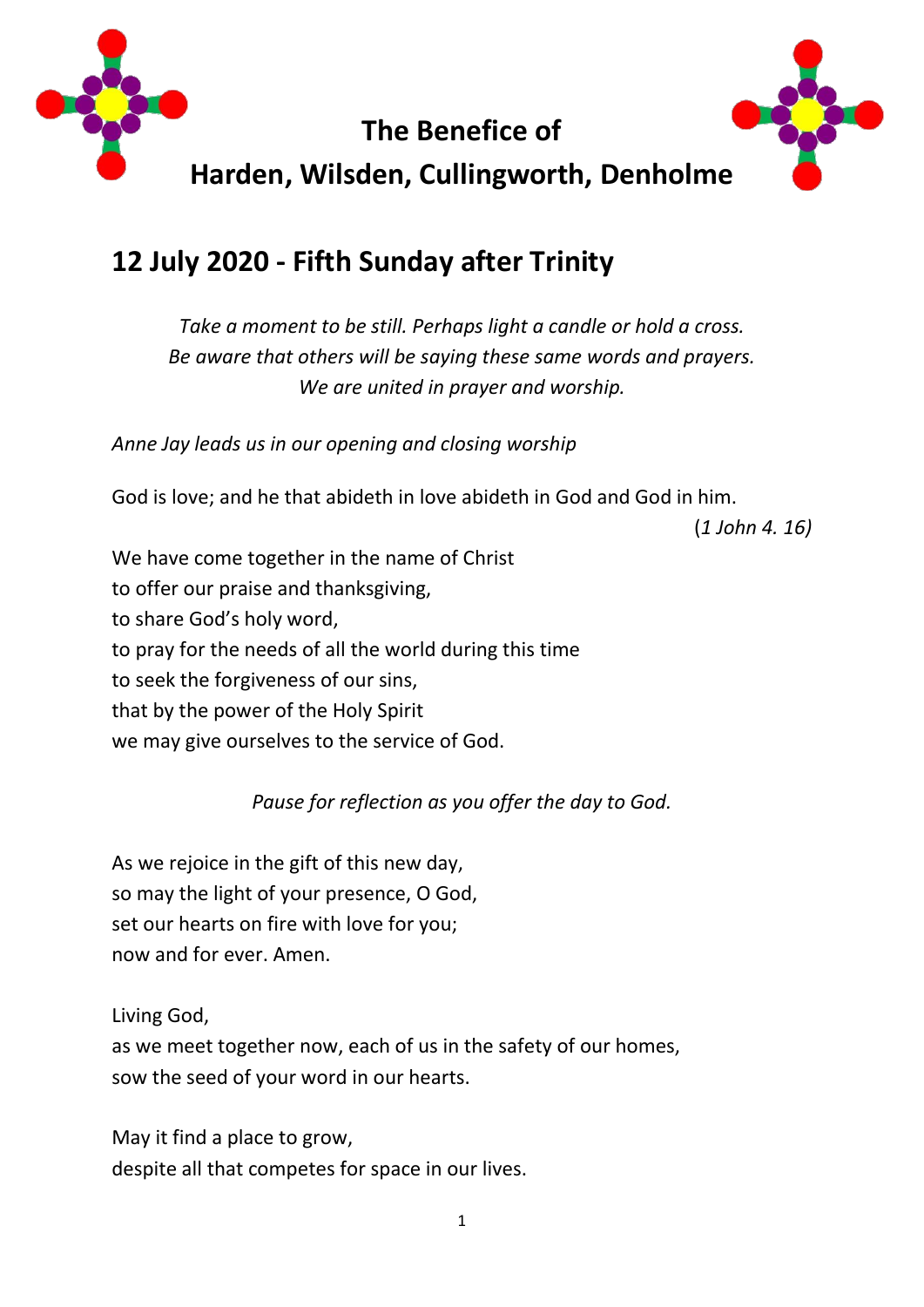May shoots of faith be able to withstand the temptations and pressures that threaten to choke them.

May new growth be seen among us, leading to a rich harvest of lives won for you. In Christ's name we ask it. Amen.



*The Collect for the Fifth Sunday after Trinity:* Almighty and everlasting God, by whose Spirit the whole body of the Church is governed and sanctified: hear our prayer which we offer for all thy faithful people, that in their vocation and ministry they may serve thee in holiness and truth, to the glory of thy name; through our Lord and Saviour Jesus Christ, who liveth and reigneth with thee, in the unity of the Holy Spirit, one God, now and for ever. Amen.

### *First Reading: Romans 8:1-11*

There is therefore now no condemnation for those who are in Christ Jesus. For the law of the Spirit of life in Christ Jesus has set you free from the law of sin and of death. For God has done what the law, weakened by the flesh, could not do: by sending his own Son in the likeness of sinful flesh, and to deal with sin, he condemned sin in the flesh, so that the just requirement of the law might be fulfilled in us, who walk not according to the flesh but according to the Spirit. For those who live according to the flesh set their minds on the things of the flesh, but those who live according to the Spirit set their minds on the things of the Spirit. To set the mind on the flesh is death, but to set the mind on the Spirit is life and peace. For this reason the mind that is set on the flesh is hostile to God; it does not submit to God's law—indeed it cannot, and those who are in the flesh cannot please God.

But you are not in the flesh; you are in the Spirit, since the Spirit of God dwells in you. Anyone who does not have the Spirit of Christ does not belong to him. But if Christ is in you, though the body is dead because of sin, the Spirit is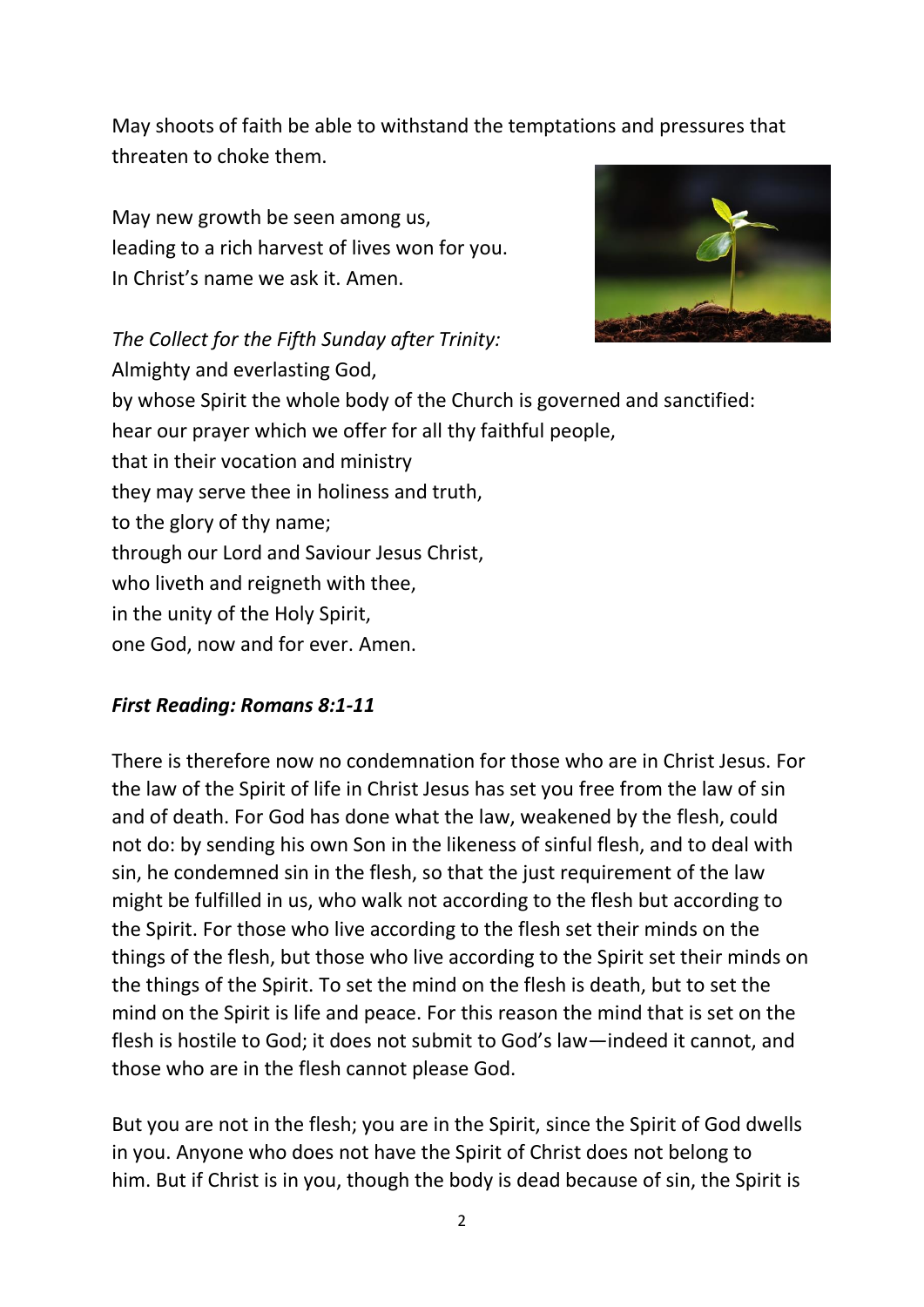life because of righteousness. If the Spirit of him who raised Jesus from the dead dwells in you, he who raised Christ from the dead will give life to your mortal bodies also through his Spirit that dwells in you.

Thanks be to God for the gift of his Word

### *Gospel Reading: Matthew 13:1-9, 18-23*

That same day Jesus went out of the house and sat beside the lake. Such great crowds gathered around him that he got into a boat and sat there, while the whole crowd stood on the beach. And he told them many things in parables, saying: 'Listen! A sower went out to sow. And as he sowed, some seeds fell on the path, and the birds came and ate them up. Other seeds fell on rocky ground, where they did not have much soil, and they sprang up quickly, since they had no depth of soil. But when the sun rose, they were scorched; and since they had no root, they withered away. Other seeds fell among thorns, and the thorns grew up and choked them. Other seeds fell on good soil and brought forth grain, some a hundredfold, some sixty, some thirty. Let anyone with ears listen!'

'Hear then the parable of the sower. When anyone hears the word of the kingdom and does not understand it, the evil one comes and snatches away what is sown in the heart; this is what was sown on the path. As for what was sown on rocky ground, this is the one who hears the word and immediately receives it with joy; yet such a person has no root, but endures only for a while, and when trouble or persecution arises on account of the word, that person immediately falls away. As for what was sown among thorns, this is the one who hears the word, but the cares of the world and the lure of wealth choke the word, and it yields nothing. But as for what was sown on good soil, this is



the one who hears the word and understands it, who indeed bears fruit and yields, in one case a hundredfold, in another sixty, and in another thirty.'

Thanks be to God for the gift of his Word.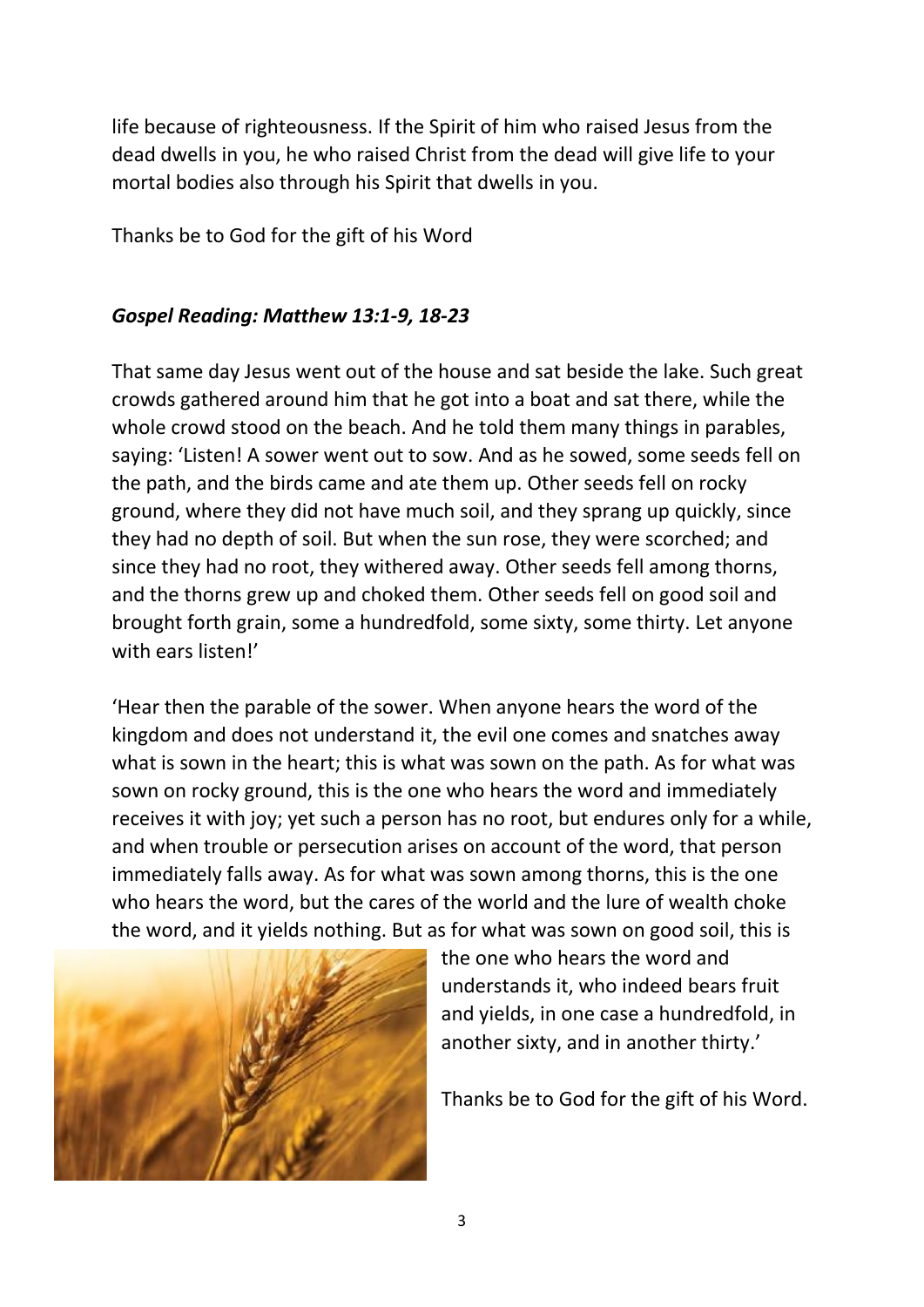### *Richard leads us in our reflection*

When Jesus was teaching the people and telling them about God, life and the Kingdom of Heaven, he often told them parables to help them understand what he was saying.

The parables are great stories which explain and illustrate. There are often layers of meaning and inferences which reveal who Jesus really was and how particular groups of people needed to change their ways.

The four Gospels record over thirty parables which Jesus told the people.

It seems though that it was not his practice to explain many of them!

The parable of the sower is one of the few stories where we have a record of Jesus explaining what it meant, and even then, it was only to the disciples.

It is a very simple story that it is easy to visualise and understand. The sower sows the seeds and depending on where it falls the fate of the seed differs.

The birds come and eat up the seed on the path. The seed on the rocky ground grows quickly but has no reserve when the heat comes, and it withers. The seed among the thorns grows well, it is good ground for growing, but when the thorns grow, they take all the goodness, swamping and choking the shoots. But there is fertile soil, free of these problems where the seed grows freely and young plants grow to their full potential and give many times more seed as their return.

You don't need to be a farmer or to sow on an industrial scale to know the truth of the story! Anyone who has ever sown anything in the garden or even just in a plant pot will have experienced all of these and felt the sowers frustration and celebration at the results.

And Jesus' explanation too is so easy to understand. The seed is the Word of God. Some people hear it and it is snatched away before it takes any root at all. Others hear it and grow enthusiastically, but when trouble comes the Word in them withers. Others hear the Word and it grows, but difficulties come and they choke the Word. But there are those who hear the Word and it grows in them so that they can spread it too, multiplying the Word still further.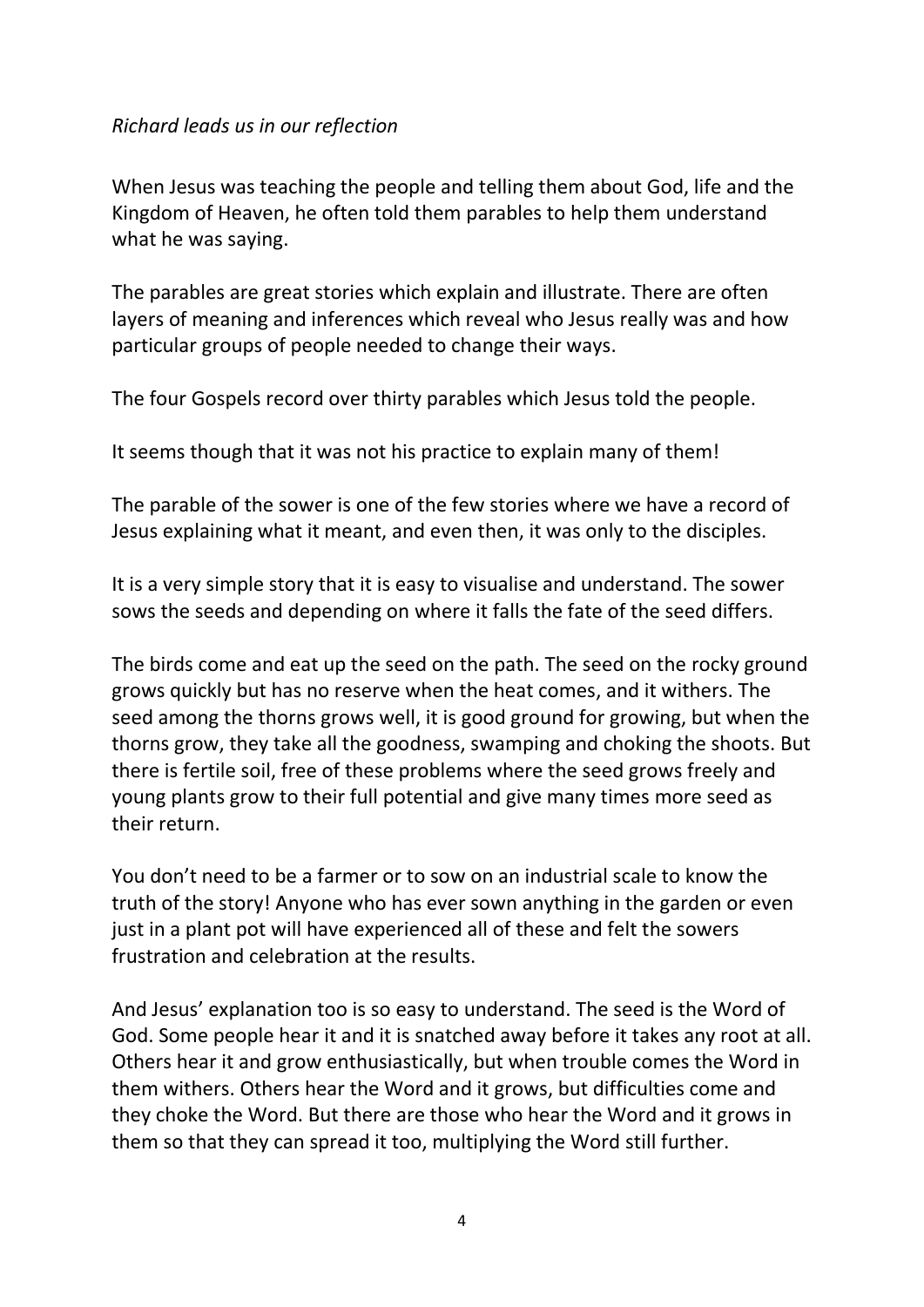I remember hearing about this parable when I was a child at Sunday School. We thought about how we are like the seeds and sometimes face different situations through our lives. Sometimes it is particularly hard to be a Christian. At other times the Spirit seems to be strong in us and we are courageous bold and fruitful.

But I wonder now if I was looking in the right place to find out where I was in the story. This is the difficulty about Jesus not explaining the story fully. But it is also the joy that we can explore the story and think carefully about what it might mean to us.

I wonder how it looks if we try to find ourselves not in the seeds or the types of ground, but if we become the sower in the story. Jesus doesn't tell us who the sower is. What if we are the sower?

Now the story becomes the life story of our mission. Through our life we will tell people about God, we will spread the Word of God, just like the parable says.

We will tell lots of people in lots of different ways. Some we will tell by the things we say, some by the fact they see us going to church, some by the way we are or by our actions. All these are seeds of the Word sown in people's lives through us.

And the people we spread the Word to will receive it in all the ways of the story. For some it will make a fleeting difference. Others will hear it and be thrilled by it for a while until something else comes along. Others will grow in it but will find it too difficult when troubles come. But there will be some who hear it and it makes a difference that they carry with them for the rest of their lives and who then become sowers who spread the seed themselves.

Perhaps the story is a challenge and an encouragement to us. We need to spread the Word freely and generously and we must not be despondent when some of the seed does not seem to grow. The parable tells us that seed can be like that! But we can know that whatever does grow will itself become fruitful. Even in the worst-case scenario it only takes one successful seed to become thirty new ones! That is a pretty good return!

So spread the Word. We have found in our faith something that can give us hope, courage, joy and peace. It does not take away the difficulties of life, but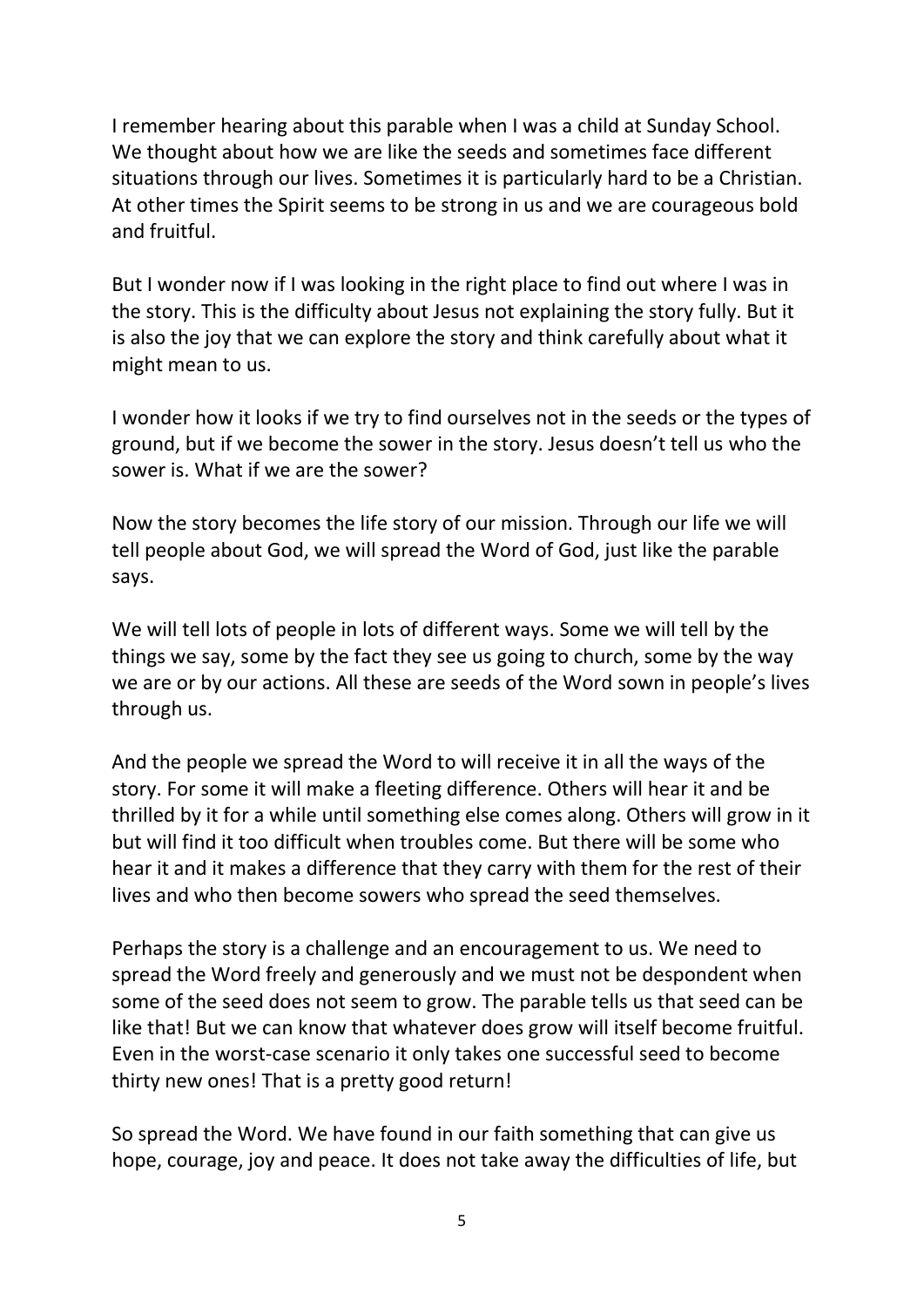it helps us to deal with them and gives us community and the Spirit of God to strengthen and support us.

If we find such blessing and benefit from our faith, how much more would others too. Some may ignore it, not persevere with it, or find it useful for only a while - but that is just like the seeds in the story.

There will be others for whom the faith we share and the knowledge of God's love will be a most important and life changing thing they can ever become aware of. It just takes someone to plant that seed within them.

Perhaps you are the sower they need?

Sow the Word of God freely and generously!

*Helen Ludkin leads us in our prayers*

Lord, it is so good to read your Word, and hear the parables you told. But, Lord, we can't leave it there. We must take note of the explanation, and work it out in our own lives. Help us, O Lord, to listen, to learn and to act. **Amen.**

For the times we dash haphazardly into your presence, finding it hard to leave behind our cares and worries: **forgive us, good Lord, and make us new.**

For the times when we don't learn from our experiences: **forgive us, good Lord, and make us new.**

For the times when we don't take care of ourselves, or the people we share our lives with: **forgive us, good Lord, and make us new.**

For the times we don't see what you want us to see and just take things at face value: **forgive us, good Lord, and make us new.**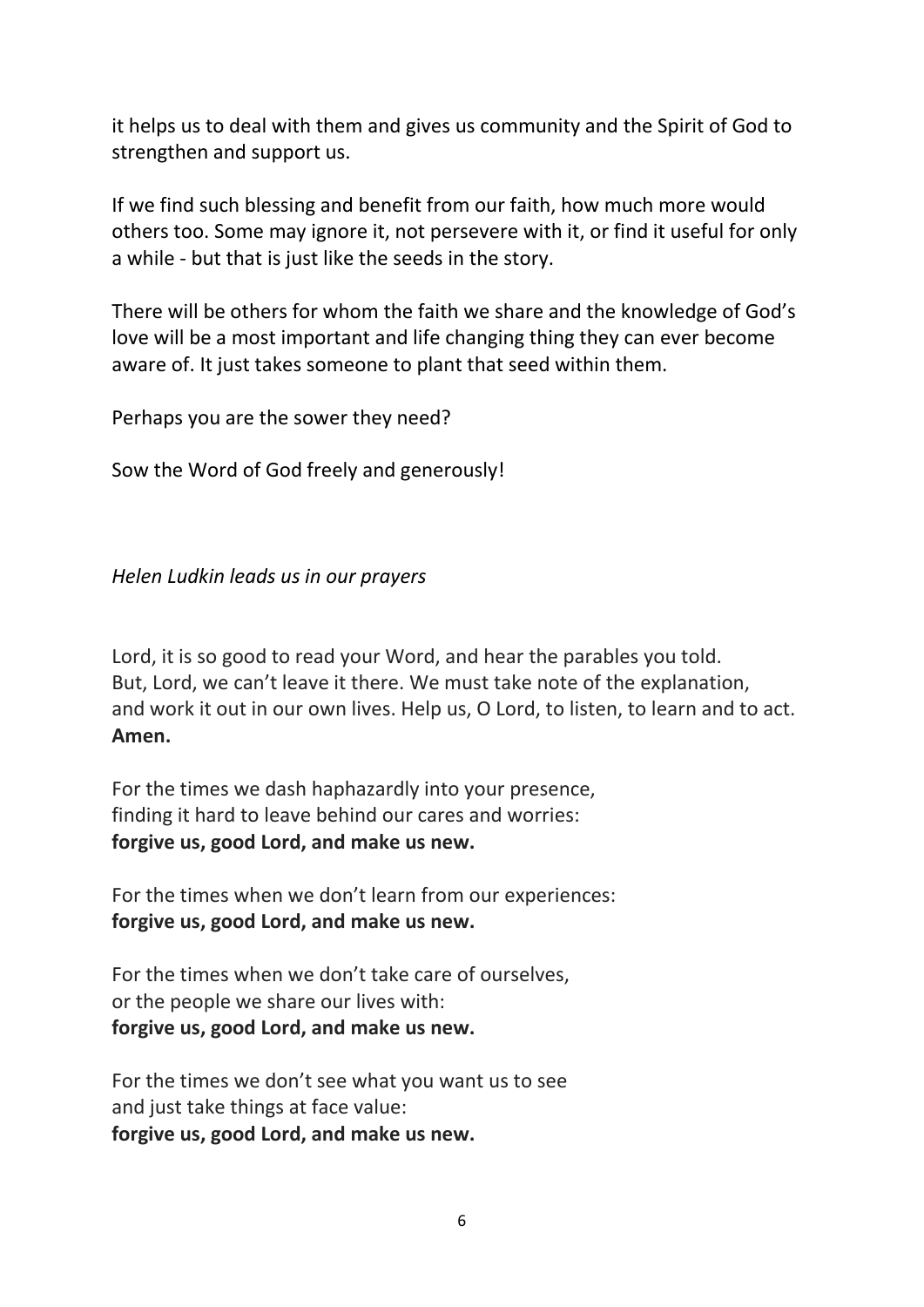For the times when we want our seed planted in neat rows, when our own plans become more important than yours, rather than letting the Holy Spirit prepare the soil of our lives and blow where the Spirit wants to:

## **forgive us, good Lord, and make us new. Amen.**

Gracious God,

we thank you that all good gifts come from you. We thank you for all you have already given us. And, as the good soil welcomes the seed, and causes it to grow, we welcome you to take root and flourish in our lives. **Amen.**

Lord God, we pray today for all the people given the great privilege of spreading your gospel.

We pray for the Church worldwide, but in particular in the places where people are still persecuted for their beliefs.

We pray for our ministers,

who prayerfully seek your face, and bring us the words and understanding we need to become more faithful followers of you.

We pray for writers and poets, as they pore over your word, and seek the guidance of the Holy Spirit to bring your message to life on the page.

We pray for artists and all craftspeople who draw inspiration from your word, and speak to us through their creations. **Amen.**

Lord God, how can we possibly understand what you have to say to us, if we don't take time to listen. Help us to carve out moments this week where we can find a quiet corner, or even just a glance heavenward, to be with you. Speak to us, Lord, and bless us; and make us a blessing to others. **Amen.**